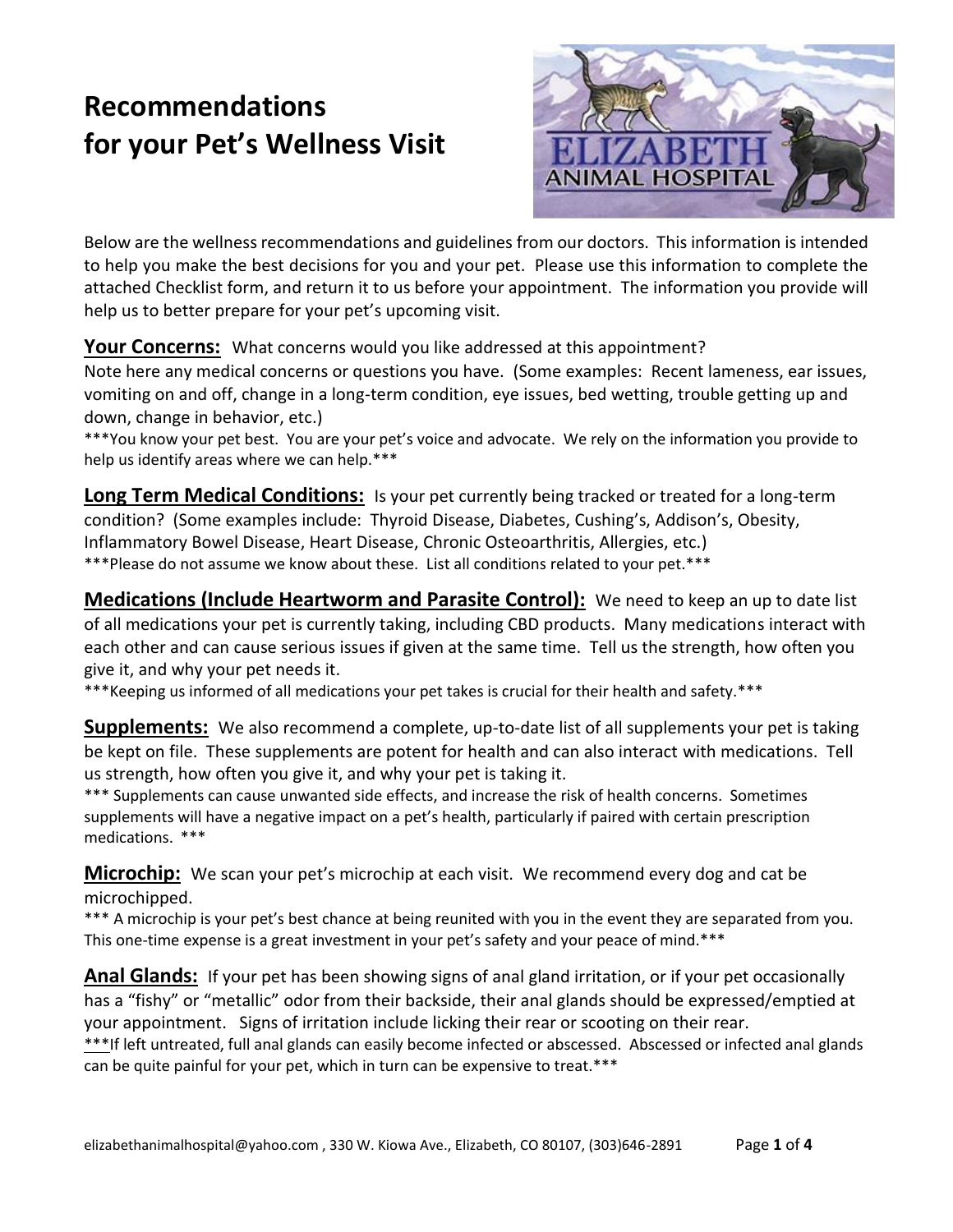**Nail Trim:** Your pet's nails should be kept at a short length to maintain their foot health. We recommend a nail trim if your pet's nails can be heard "clicking" when they walk on hard surfaces, have a split in the nail(s), and/or if the nails are long enough to trim easily.

\*\*\*Keeping the nails shorter and well-trimmed will help prevent injuries and discomfort. Longer nails are more likely to be injured, split or torn off. Also, if a pet's nails are too long they can force your pet to change the way they walk, causing discomfort and/or arthritis.

Diet: Your pet should be on a high-quality food from a reputable manufacturer. Hills, Science Diet, Purina, Iams and Eukanuba are well-respected companies we recommend. We do not recommend free feeding, particularly if you have multiple pets. It is best to meal feed your pets separately, as most pets require a different amount of food daily and will very seldom self-regulate. In addition, as pets mature, they each develop individual dietary needs.

Having a single person responsible for feeding your pet ensures consistency of diet.

Limiting snacks, treats and people food helps keep your pet's diet healthy.

*NOTE: It has been proven there is a definite link between feeding Grain Free Foods and heart disease (dilatative cardiomyopathy). For this reason we do not recommended feeding a grain free diet.*

*\*\*\**Food is not like medicine, it is medicine. What they eat is either good medicine, or bad medicine.\*\*\*

**Body Condition Score:** We recommend your pet be maintained at a healthy, lean body condition. They should have good muscle mass, have a light cover of flesh over their ribs, have easy to feel ribs, and have an easily visible waist from the side and from the top.

\*\*\*There is nothing more important to your pet's overall health than being in good body condition.\*\*\*

### **Vaccines:**

*Vaccine Reactions:* Please let us know if your pet has had any reaction or incident in the past. Do not assume we know or remember.

*Pet-Specific Vaccine Plans:* All vaccine plans are created to be specific to your pet's health and lifestyle. Risk versus benefit is evaluated in each case.

*Core Vaccines:* Core vaccines are recommended for all dogs and cats, unless a medical condition makes them dangerous. Core Vaccines we recommend for Dogs are Rabies, DA2PP, and Bordetella. For Cats, we recommend the core vaccines of Rabies and FVRCP.

*Non-Core Vaccines:* We may recommend Non-Core Vaccines for certain patients based on their lifestyle and exposures. Non-Core Vaccines for Dogs are the Flu, Lyme and Rattlesnake Vaccines. For Cats, the Non-Core Vaccine is the FeLV.

*Splitting Vaccines:* Small dogs (<12 lbs) and Cats are more likely to be sore or have other vaccine associated incidents or reactions if they are given more than one or two injections at a time. Dogs and cats who have had a vaccine reaction previously are at risk as well. In these cases, we recommend some of them be done a week or so after the appointment as a Split Vaccine (at no additional charge).

*Rabies Vaccinations:* **Core Vaccine for all dogs and cats.** We require all patients to have a current Rabies Vaccine. State Law requires all pets to have a current Rabies Vaccine as well. The Rabies Vaccine helps to ensure the safety of our staff and you, as well as your pet. In specific instances, a pet may receive a medical exemption, but the exemption does not eliminate the risk to people or your pet. We may refuse to provide services to your pet if they do not have a current rabies vaccine and you refuse to update their rabies vaccine.

#### **Vaccines for Dogs:**

*DA2PP:* **Core**—(Distemper/Parvo/Hepatitis/Parainfluenza), Core *Bordetella:* **Core**—(Kennel Cough)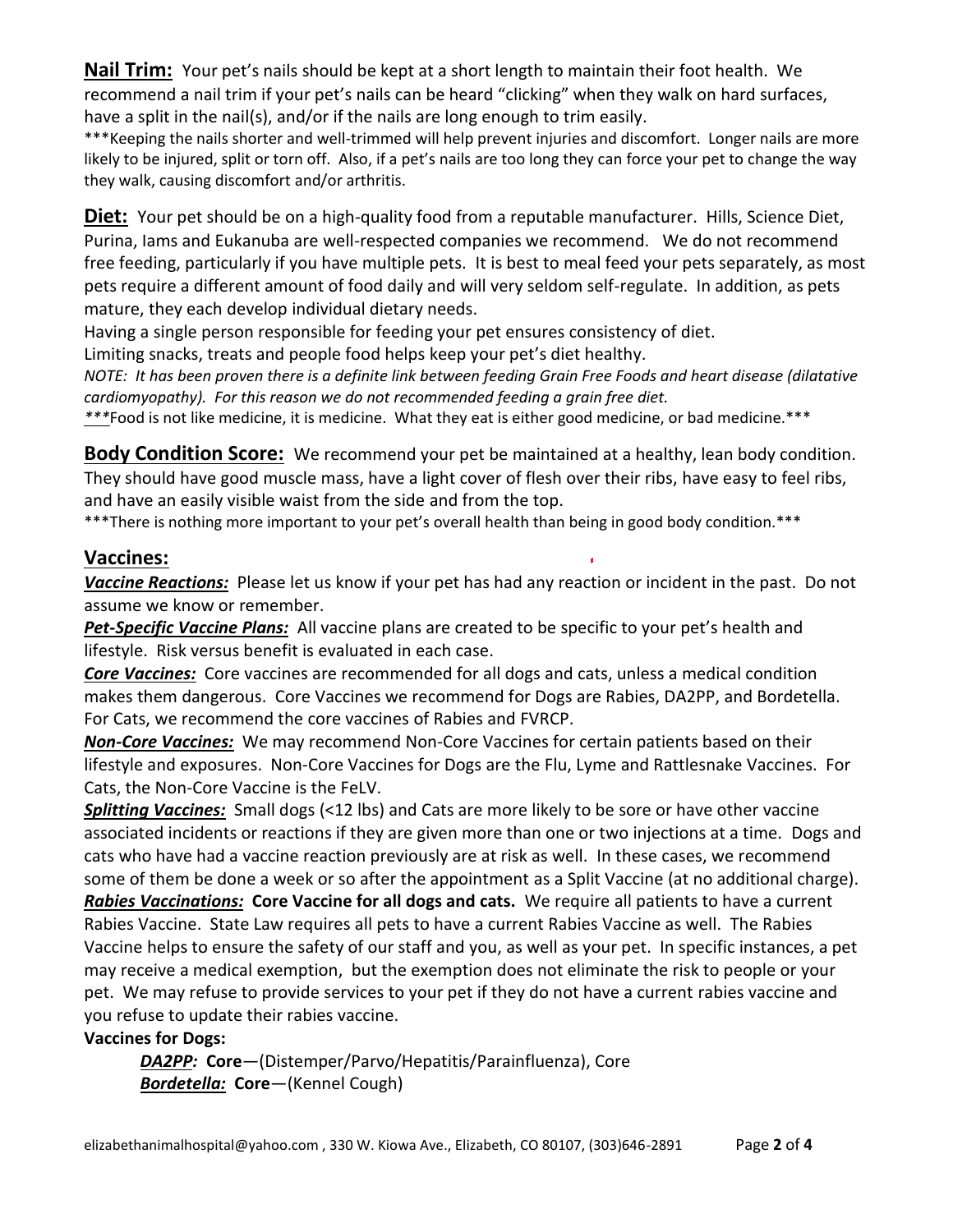- *Lepto: Non-Core—(*Leptosporosis) This disease causes liver and kidney damage. It is important for dogs that spend time in areas with wildlife urine or feces. We typically recommend it for most medium to largebreed dogs in this area. For smaller dogs, the incidence of vaccine reaction is slightly higher, so we look more closely at their risk of exposure before deciding to give this vaccine.
- *Canine Influenza: Non-Core—(*Dog Flu) We recommend this for dogs that go to dog shows or if owners work at an animal shelter, a rescue, or a veterinary hospital.
- *Lyme's:* **Non-Core**—(Lyme's Disease) Recommended for dogs with high exposure to ticks, especially in the southern, eastern and Great Lakes areas of the US.
- *Rattlesnake:* **Non-Core**—Recommended only if there is an extremely high likelihood of your dog being bitten by a rattlesnake. Will more likely recommend if your dog is medium to large size, than if they are a smaller breed. Snake aversion training is far more effective and much safer for your pet.

#### **Vaccines for Cats:**

*FVRCP:* **Core**—(Rhinotracheitis/Calicivirus/Panleukopenia) (also known as Feline Distemper)

*FeLV:* **Non-Core**—(Feline Leukemia Virus) Recommended for outdoor cats, or cats with indoor/outdoor housemates. Also recommended for cats with FeLV positive housemates.

## **Parasite Control:**

*Dogs:* We recommend every dog be given a monthly preventative for Heartworms, Fleas, Tapeworms, and Intestinal Parasites. Currently we recommend the product Sentinel Spectrum to help protect your dogs from these parasites.

Some dogs who have a high exposure to fleas and ticks may also need a monthly flea and tick preventative. We recommend Simperica for these dogs.

*Cats:* We recommend all cats receive a monthly preventative for intestinal parasites (Strongid or Profender). Outdoor cats should receive a tapeworm preventative every 2 to 3 months (Profender). You should also consider a heartworm preventative for your cat (Revolution).

## **Key Points to Consider:**

- People can get parasites from their pets.
- The percent of dogs in our area that test positive for heartworm disease increases every year.
- We see flea infestations at our hospital almost weekly.
- The percent of dogs in our area that test positive for diseases ticks carry increases every year.
- Dogs and cats in our area regularly test positive for intestinal worms and tape worms.
- Cats benefit from heartworm prevention. Heartworm disease is much less common in cats, but even more life threatening for them.

**Dental Care:** We recommend a complete dental examination every 6 to 12 months, and dental treatment under anesthesia as needed/recommended. A complete dental examination is included in your pet's wellness examination. We also offer free dental examinations by appointment all year long. (Note: Anesthesia free dentistry is inadequate and hazardous to the periodontal health of your pet.) \*\*\*Proper Dental Care is essential for the overall health of your pet.\*\*\*

- Signs of dental disease include bad breath, eating slowly or differently, yellow/brown teeth, red or bleeding gums, and drooling.
- Dental disease adversely affects heart, liver, and kidney health.
- Dental disease is painful for your pet.
- Good dental health helps your pet live a happier, healthier, and longer life.